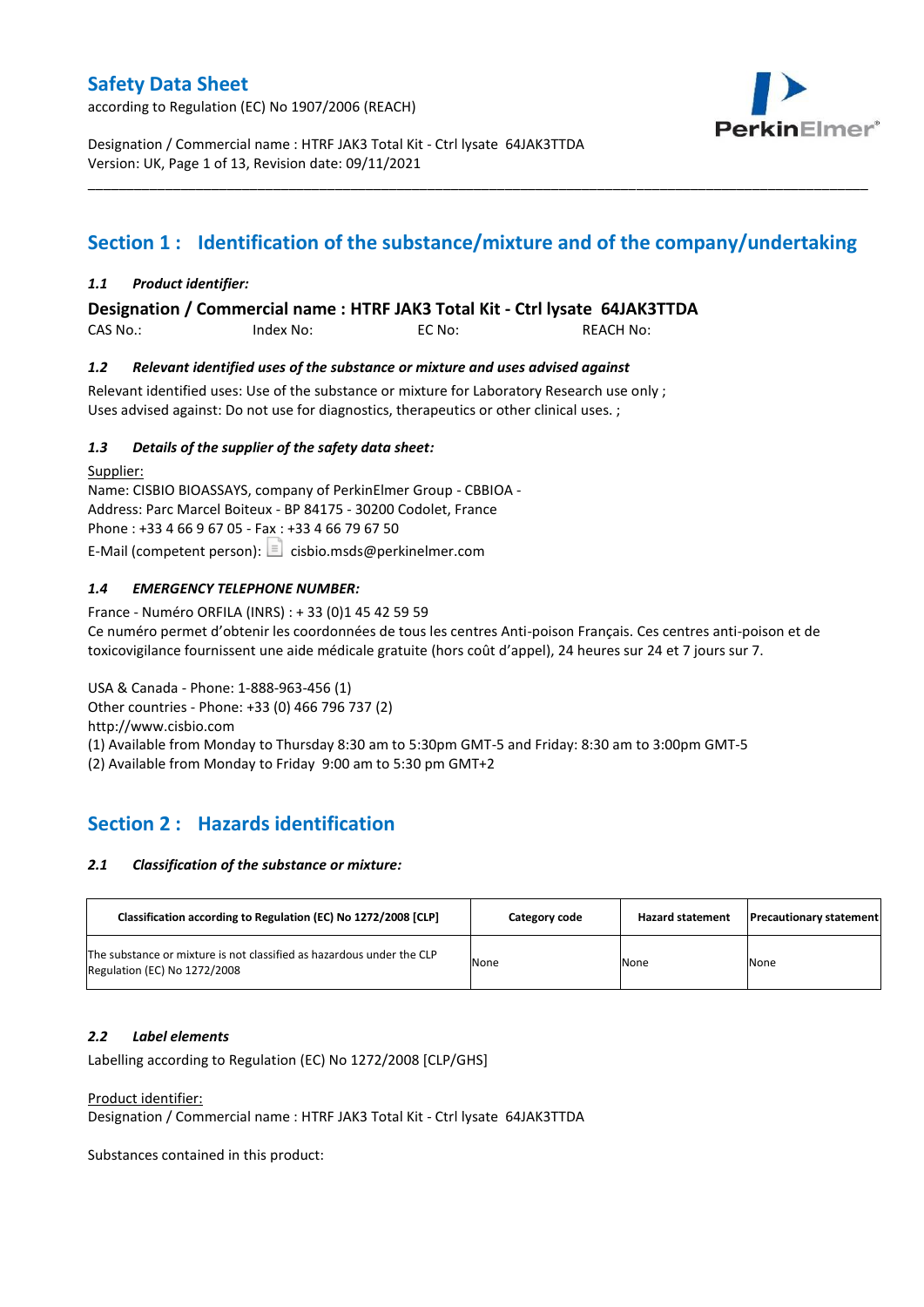according to Regulation (EC) No 1907/2006 (REACH)



Designation / Commercial name : HTRF JAK3 Total Kit - Ctrl lysate 64JAK3TTDA Version: UK, Page 2 of 13, Revision date: 09/11/2021

Hazard pictograms

Signal word:

Hazard and precautionary statements:

#### *2.3 Other hazards*

The mixture does not contain substances classified as 'Substances of Very High Concern' (SVHC) >= 0.1% published by the European CHemicals Agency (ECHA) under article 57 of REACH. The mixture satisfies neither the PBT nor the vPvB criteria for mixtures in accordance with annexe XIII of the REACH regulations EC 1907/2006. ; Adverse human health effects and symptoms:

\_\_\_\_\_\_\_\_\_\_\_\_\_\_\_\_\_\_\_\_\_\_\_\_\_\_\_\_\_\_\_\_\_\_\_\_\_\_\_\_\_\_\_\_\_\_\_\_\_\_\_\_\_\_\_\_\_\_\_\_\_\_\_\_\_\_\_\_\_\_\_\_\_\_\_\_\_\_\_\_\_\_\_\_\_\_\_\_\_\_\_\_\_\_\_\_\_\_\_\_\_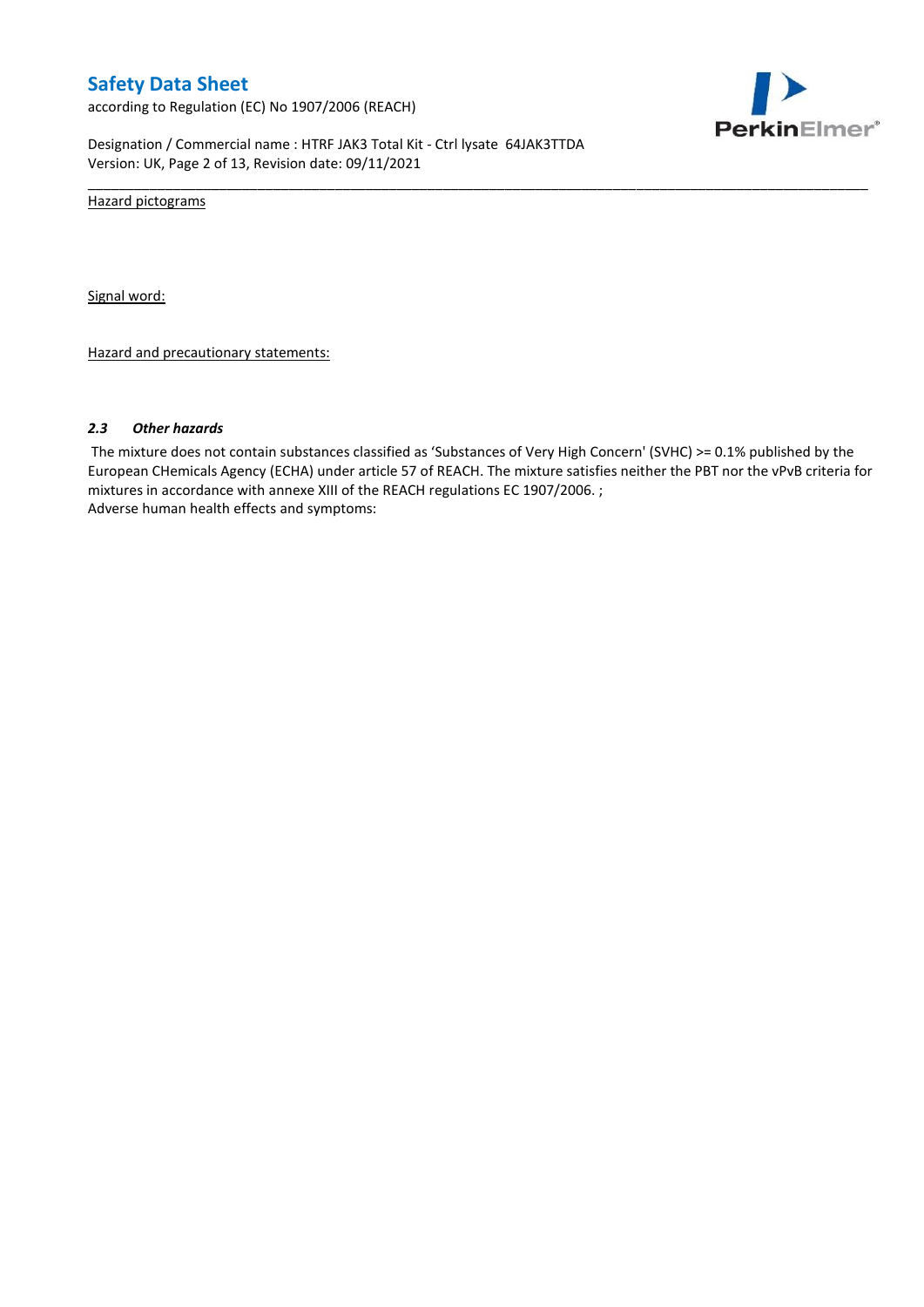according to Regulation (EC) No 1907/2006 (REACH)



Designation / Commercial name : HTRF JAK3 Total Kit - Ctrl lysate 64JAK3TTDA Version: UK, Page 3 of 13, Revision date: 09/11/2021

## **Section 3 : Composition/information on ingredients**

## *3.2 Mixtures*

Hazardous ingredients:

| Substance name                | CAS n°     | Index n° | $ECn$ °   | Classification according Regulation (EC)  <br><b>No. 1272 [CLP]</b> | Concentration<br>(%) | <b>SCL</b> | M-factor |
|-------------------------------|------------|----------|-----------|---------------------------------------------------------------------|----------------------|------------|----------|
| trisodium<br>tetraoxovanadate | 13721-39-6 |          | 237-287-9 | Acute toxicity - Acute Tox. 4 - H302 - Oral                         | < 25%                |            |          |

\_\_\_\_\_\_\_\_\_\_\_\_\_\_\_\_\_\_\_\_\_\_\_\_\_\_\_\_\_\_\_\_\_\_\_\_\_\_\_\_\_\_\_\_\_\_\_\_\_\_\_\_\_\_\_\_\_\_\_\_\_\_\_\_\_\_\_\_\_\_\_\_\_\_\_\_\_\_\_\_\_\_\_\_\_\_\_\_\_\_\_\_\_\_\_\_\_\_\_\_\_

Additional information:

Full text of H- and EUH-phrases: see SECTION 16.

## **Section 4 : First aid measures**

### *4.1 Description of first aid measures*

**General information**:Do not leave affected person unattended. ;

**Following inhalation:**In case of respiratory tract irritation, consult a physician. ;

**Following skin contact**:After contact with skin, wash immediately with water ;

**Following eye contact**:After contact with the eyes, rinse with water with the eyelids open for a sufficient length of time, then consult an ophthalmologist immediately. ;

**Following ingestion**:Do NOT induce vomiting. ;

**Self-protection of the first aider**:

#### *4.2 Most important symptoms and effects, both acute and delayed*

Symptoms:No known symptoms to date. ; Effects:

#### *4.3 Indication of any immediate medical attention and special treatment needed*

Notes for the doctor:

## **Section 5 : Firefighting measures**

### *5.1 Extinguishing media:*

**Suitable extinguishing media**:This product is not flammable. Use extinguishing agent suitable for type of surrounding fire ;

## *5.2 Special hazards arising from the substance or mixture*

Hazardous combustion products:/

## *5.3 Advice for fire-fighters*

Wear Protective clothing.;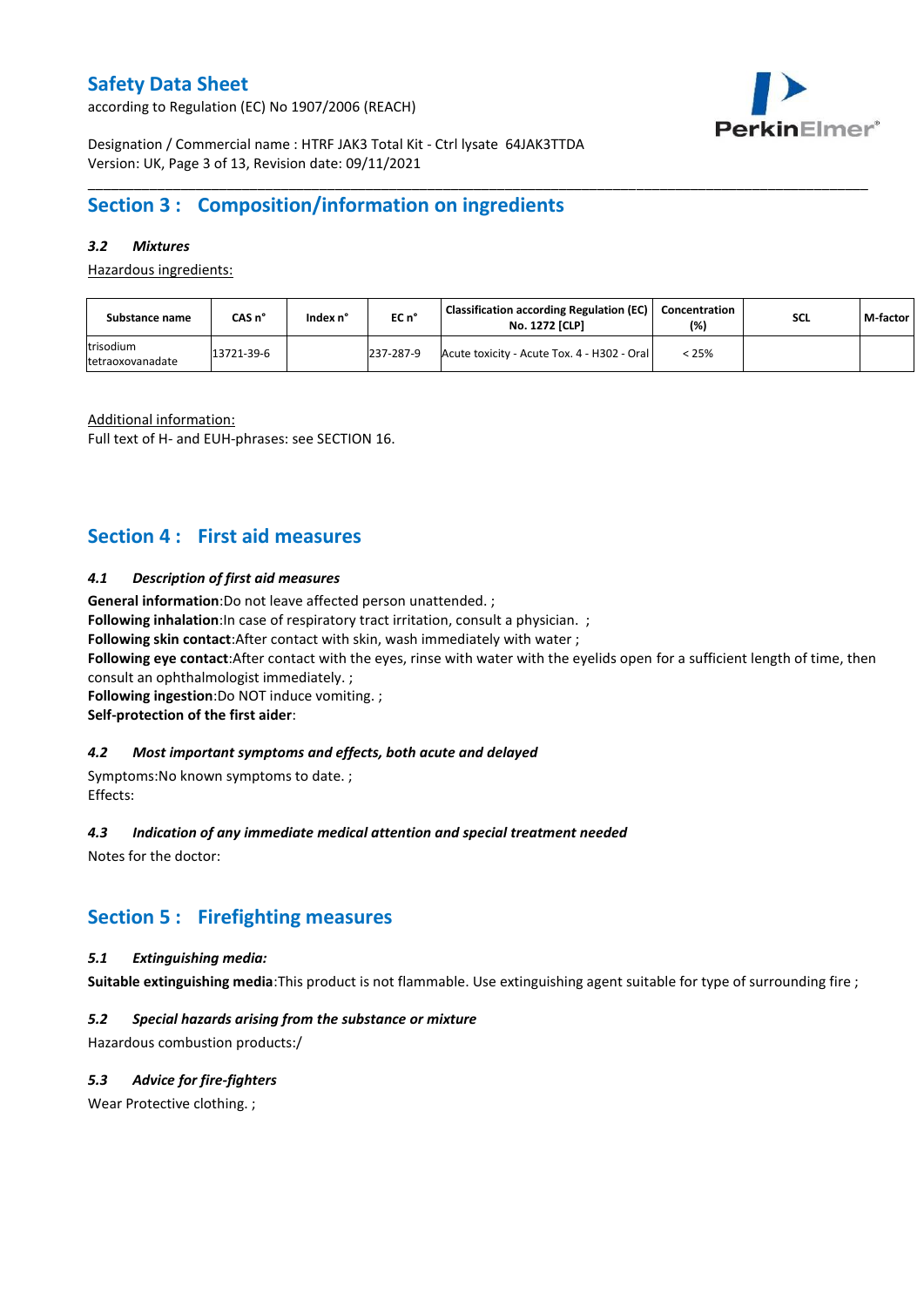according to Regulation (EC) No 1907/2006 (REACH)



Designation / Commercial name : HTRF JAK3 Total Kit - Ctrl lysate 64JAK3TTDA Version: UK, Page 4 of 13, Revision date: 09/11/2021

\_\_\_\_\_\_\_\_\_\_\_\_\_\_\_\_\_\_\_\_\_\_\_\_\_\_\_\_\_\_\_\_\_\_\_\_\_\_\_\_\_\_\_\_\_\_\_\_\_\_\_\_\_\_\_\_\_\_\_\_\_\_\_\_\_\_\_\_\_\_\_\_\_\_\_\_\_\_\_\_\_\_\_\_\_\_\_\_\_\_\_\_\_\_\_\_\_\_\_\_\_

## **Section 6 : Accidental release measures**

### *6.1 Personal precautions, protective equipment and emergency procedures*

Emergency procedures: Provide adequate ventilation. ;

### *6.2 Environmental precautions*

Do not allow to enter into surface water or drains. ;

### *6.3 Methods and material for containment and cleaning up*

For cleaning up:Suitable material for taking up: Absorbing material, organic ; Other information:

### *6.4 Reference to other sections*

Additional information:

## **Section 7 : Handling and storage**

## *7.1 Precautions for safe handling*

Protective measures: Advice on safe handling:Avoid contact with skin, eyes and clothes. ; Fire preventions:

Do not eat, drink or smoke in areas where reagents are handled. ; Advice on general occupational hygiene Handle in accordance with good industrial hygiene and safety practice ;

#### *7.2 Conditions for safe storage, including any incompatibilities*

Technical measures and storage conditions: Requirements for storage rooms and vessels:Keep container tightly closed. ; Hints on storage assembly: Materials to avoid: Further information on storage conditions:

### *7.3 Specific end uses:*

Recommendations on specific end uses: Observe technical data sheet. ;

## **Section 8 : Exposure controls/personal protection**

#### *8.1 Control parameters*

Preliminary remark:

## 8.1.1 Occupational exposure limits:

France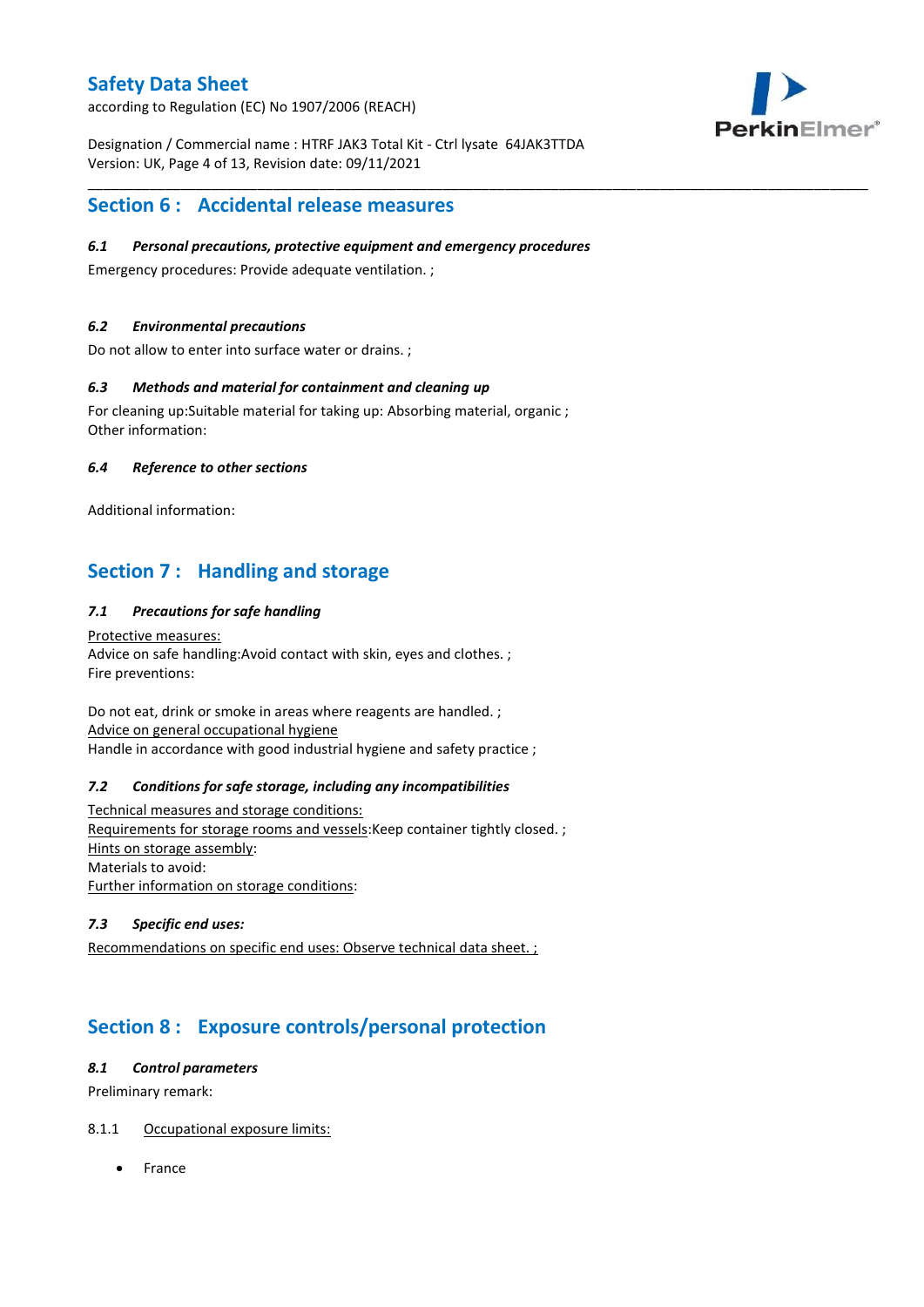according to Regulation (EC) No 1907/2006 (REACH)



## Designation / Commercial name : HTRF JAK3 Total Kit - Ctrl lysate 64JAK3TTDA Version: UK, Page 5 of 13, Revision date: 09/11/2021

| Source :                   | Informations relatives à la réglementation VME (France) : ED 984, 07.2012 |            |               |           |            |           |  |  |  |  |  |
|----------------------------|---------------------------------------------------------------------------|------------|---------------|-----------|------------|-----------|--|--|--|--|--|
| Substance                  | EC No.                                                                    | CAS-No     | $VLE$ (mg/m3) | VLE (ppm) | VME(mg/m3) | VME (ppm) |  |  |  |  |  |
| 13721-39-6 / 237-<br>287-9 | 237-287-9                                                                 | 13721-39-6 |               |           |            |           |  |  |  |  |  |

### • Spain

| Source :                   | <b>June 2015</b> | Limites de Exposicion Profesional para Agentes Quimicos en Espana<br>Instituto Nacional de Seguridad e Higiene en el Trabajo |                  |              |                |              |  |  |  |  |  |
|----------------------------|------------------|------------------------------------------------------------------------------------------------------------------------------|------------------|--------------|----------------|--------------|--|--|--|--|--|
| Substance                  | EC No.           | CAS No                                                                                                                       | $VLA-EC$ (mg/m3) | VLA-EC (ppm) | VLA-ED (mg/m3) | VLA-ED (ppm) |  |  |  |  |  |
| 13721-39-6 / 237-<br>287-9 | 237-287-9        | 13721-39-6                                                                                                                   |                  |              |                |              |  |  |  |  |  |

### **•** Germany

| Source:                | TRGS 900, June 2015, BAuA |            |             |           |  |  |  |  |  |  |
|------------------------|---------------------------|------------|-------------|-----------|--|--|--|--|--|--|
| <b>Substance</b>       | EC No.                    | CAS-No     | AGW (mg/m3) | AGW (ppm) |  |  |  |  |  |  |
| 13721-39-6 / 237-287-9 | 237-287-9                 | 13721-39-6 |             |           |  |  |  |  |  |  |

- Italia
- **•** Greece
- $\bullet$  UK
- OSHA (USA)

| Source:                       | Occupational Safety and Health Administration (OSHA) Permissible Exposure Limits (PELS) from 29 CFR 1910.1000 |                                                                            |                                                                               |                                                                                                                                                |  |      |  |  |  |  |
|-------------------------------|---------------------------------------------------------------------------------------------------------------|----------------------------------------------------------------------------|-------------------------------------------------------------------------------|------------------------------------------------------------------------------------------------------------------------------------------------|--|------|--|--|--|--|
| Substance<br>EC No.<br>CAS-No |                                                                                                               | <b>OSHA Permissible</b><br><b>Exposure Limit (PEL)</b><br>8-hour TWA (ppm) | <b>OSHA Permissible</b><br><b>Exposure Limit (PEL) 8-</b><br>hour TWA (mg/m3) | <b>OSHA Permissible</b><br><b>OSHA Permissible</b><br><b>Exposure Limit (PEL)</b><br><b>Exposure Limit (PEL)</b><br>STEL (mg/m3)<br>STEL (ppm) |  |      |  |  |  |  |
| 13721-39-6 / 237-<br>287-9    | 237-287-9                                                                                                     | 13721-39-6                                                                 |                                                                               |                                                                                                                                                |  | 0.05 |  |  |  |  |

## 8.1.2 Biological limit values (Germany):

| Source: | List of recommended health-based biological limit values (BLVs) and biological guidance values (BGVs), June 2014 |
|---------|------------------------------------------------------------------------------------------------------------------|
|---------|------------------------------------------------------------------------------------------------------------------|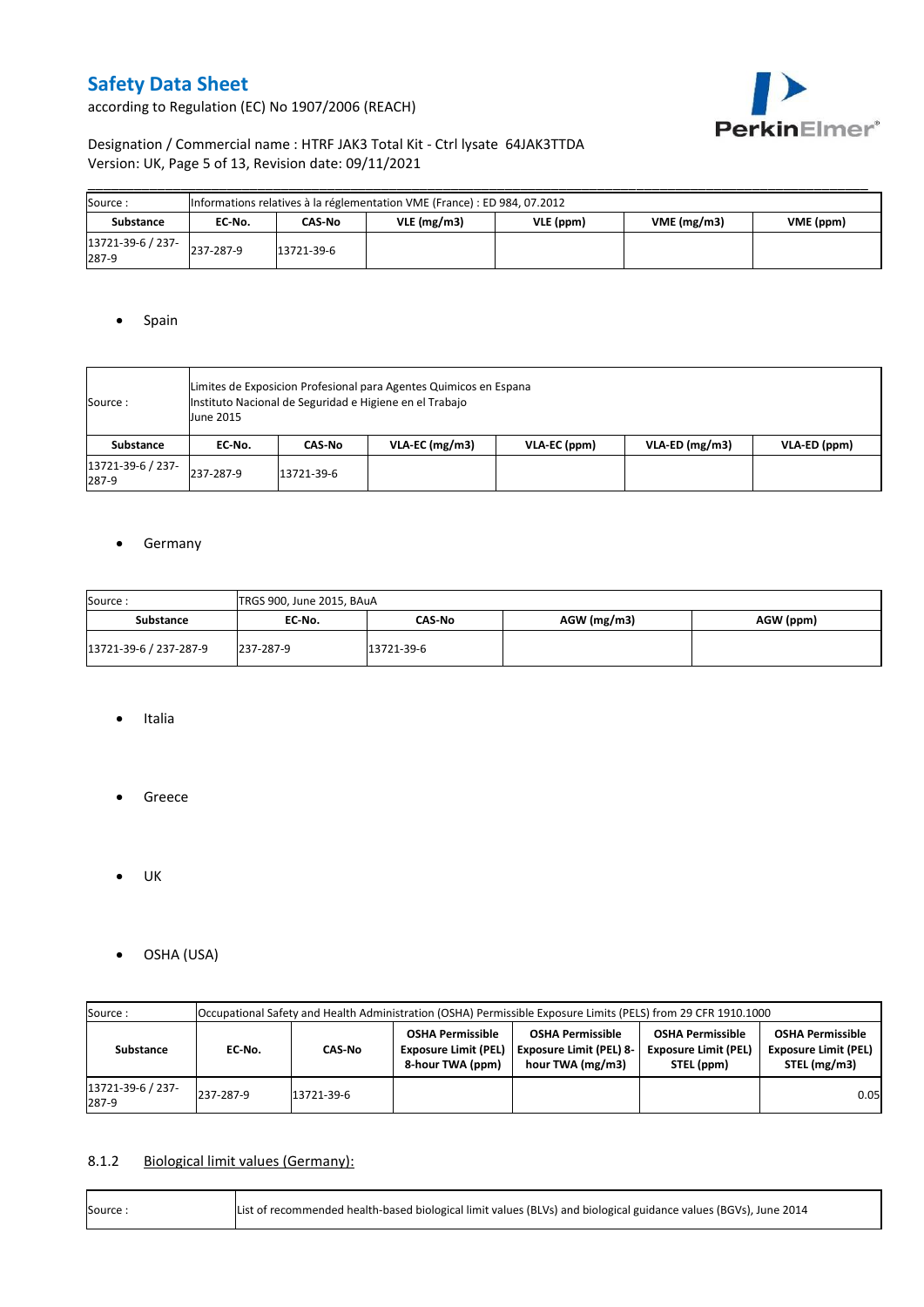according to Regulation (EC) No 1907/2006 (REACH)



## Designation / Commercial name : HTRF JAK3 Total Kit - Ctrl lysate 64JAK3TTDA Version: UK, Page 6 of 13, Revision date: 09/11/2021

| Substance              | EC No.    | CAS-No     | $BLV$ (mg/m3) | BLV (ppm) |
|------------------------|-----------|------------|---------------|-----------|
| 13721-39-6 / 237-287-9 | 237-287-9 | 13721-39-6 |               |           |

### 8.1.3 Exposure limits at intended use (Germany):

| Source:                | TRGS 903, November 2015, BAuA |            |             |           |  |  |  |  |  |  |
|------------------------|-------------------------------|------------|-------------|-----------|--|--|--|--|--|--|
| <b>Substance</b>       | EC No.                        | CAS-No     | BGW (mg/m3) | BGW (ppm) |  |  |  |  |  |  |
| 13721-39-6 / 237-287-9 | 237-287-9                     | 13721-39-6 |             |           |  |  |  |  |  |  |

## 8.1.4 DNEL/PNEC-values:

#### • DNEL worker

| Source:   |        | <b>GESTIS</b> – substance database |                                                 |                                                       |                                                          |                                                  |                                                       |                                                        |                                                          |  |  |  |  |  |  |
|-----------|--------|------------------------------------|-------------------------------------------------|-------------------------------------------------------|----------------------------------------------------------|--------------------------------------------------|-------------------------------------------------------|--------------------------------------------------------|----------------------------------------------------------|--|--|--|--|--|--|
| Substance | EC-No. | <b>CAS-No</b>                      | Acute - dermal,<br>local effects<br>(mg/kg/day) | Long-term-<br>dermal, local<br>effects<br>(mg/kg/day) | Long-term-<br>dermal.<br>systemic effects<br>(mg/kg/day) | Acute –<br>linhalation. local<br>effects (mg/m3) | Acute –<br>inhalation.<br>systemic effects<br>(mg/m3) | $Long-term -$<br>linhalation. local<br>effects (mg/m3) | Long-term-<br>inhalation.<br>systemic effects<br>(mg/m3) |  |  |  |  |  |  |
| 237-287-9 |        | 13721-39-6 / 237-287-9 13721-39-6  |                                                 |                                                       |                                                          |                                                  |                                                       |                                                        |                                                          |  |  |  |  |  |  |

### DNEL consumer

| Source:                   |        | <b>IGESTIS - substance database</b> |                                                 |                                                          |                                                          |                                                  |                                                         |                                                      |                                                             |
|---------------------------|--------|-------------------------------------|-------------------------------------------------|----------------------------------------------------------|----------------------------------------------------------|--------------------------------------------------|---------------------------------------------------------|------------------------------------------------------|-------------------------------------------------------------|
| <b>Substance</b>          | EC No. | CAS No                              | Acute - dermal,<br>local effects<br>(mg/kg/day) | Long-term $-$<br>dermal, local<br>effects<br>(mg/kg/day) | Long-term-<br>dermal.<br>systemic effects<br>(mg/kg/day) | Acute –<br>linhalation. local<br>effects (mg/m3) | $Acute -$<br>inhalation.<br>systemic effects<br>(mg/m3) | Long-term –<br>linhalation. local<br>effects (mg/m3) | $Long-term -$<br>inhalation.<br>systemic effects<br>(mg/m3) |
| 13721-39-6 /<br>237-287-9 |        | 237-287-9 13721-39-6                |                                                 |                                                          |                                                          |                                                  |                                                         |                                                      |                                                             |

#### DNEL remark:

• PNEC

| Source:          | <b>INERIS</b>                   |        |            |              |  |  |              |  |                      |  |            |                      |              |  |  |  |  |
|------------------|---------------------------------|--------|------------|--------------|--|--|--------------|--|----------------------|--|------------|----------------------|--------------|--|--|--|--|
| Substance        |                                 |        |            | PNEC AQUATIC |  |  |              |  |                      |  |            | <b>PNEC Sediment</b> |              |  |  |  |  |
|                  | EC No.                          | CAS-No | freshwater |              |  |  | marine water |  | intermittent release |  | freshwater |                      | marine water |  |  |  |  |
|                  |                                 |        |            |              |  |  |              |  |                      |  |            |                      |              |  |  |  |  |
| 13721-39-6<br>19 | / 237-287- 237-287-9 13721-39-6 |        |            |              |  |  |              |  |                      |  |            |                      |              |  |  |  |  |

| Source:          | <b>INERIS</b> |        |           |         |                                |  |         |          |  |                |                                    |  |
|------------------|---------------|--------|-----------|---------|--------------------------------|--|---------|----------|--|----------------|------------------------------------|--|
| <b>Substance</b> | EC No.        | CAS-No | Others    |         |                                |  |         |          |  |                |                                    |  |
|                  |               |        | PNEC soil |         | PNEC sewage treatment<br>plant |  |         | PNEC air |  |                | <b>PNEC</b> secondary<br>poisoning |  |
|                  |               |        | (mg/L)    | (mg/kg) | $(ppm)$ $(mg/L)$               |  | (mg/kg) | (ppm)    |  | (mg/L) (mg/kg) |                                    |  |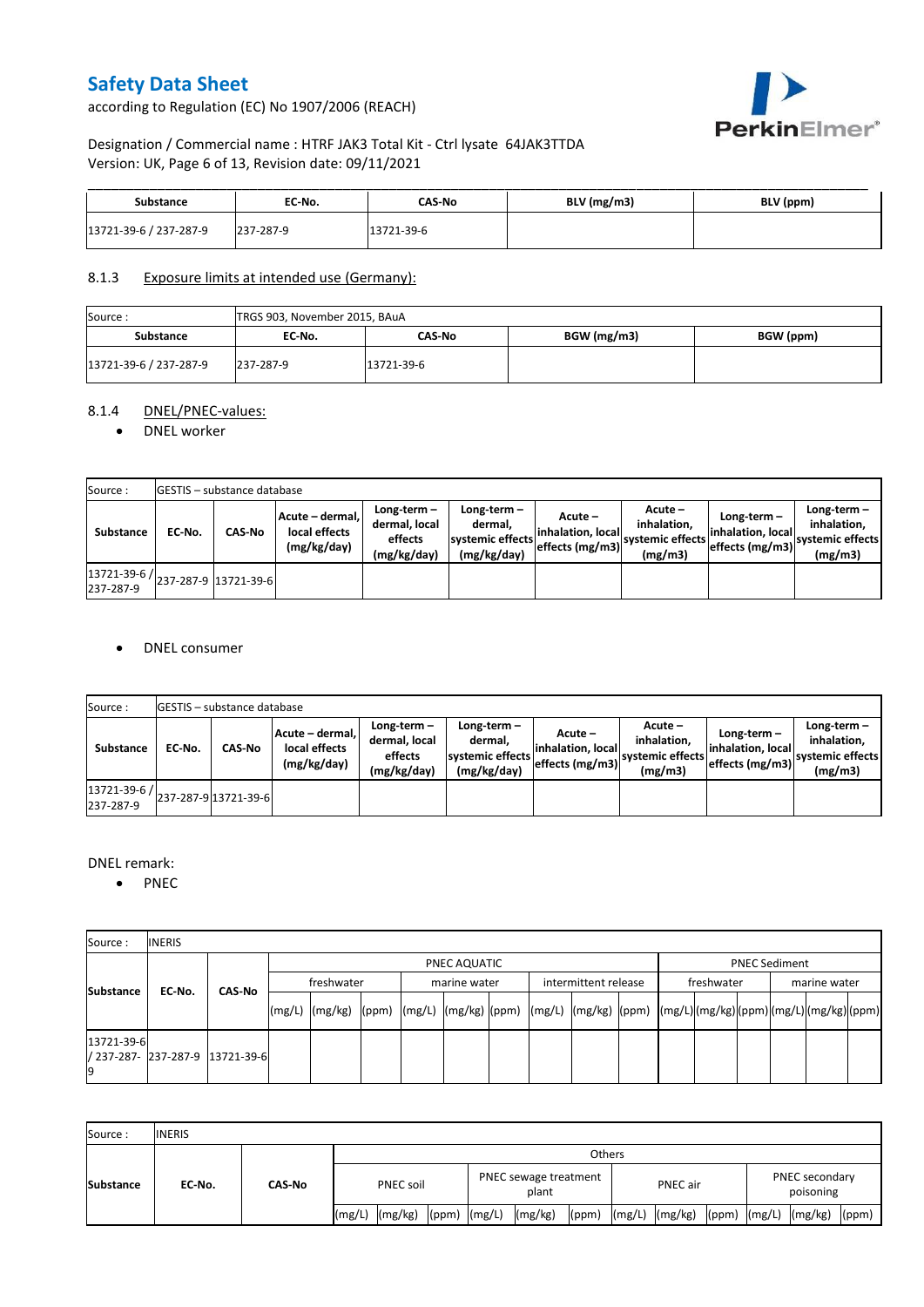according to Regulation (EC) No 1907/2006 (REACH)



Designation / Commercial name : HTRF JAK3 Total Kit - Ctrl lysate 64JAK3TTDA Version: UK, Page 7 of 13, Revision date: 09/11/2021

|                                     |            |  |  |  | ______ |  |  |  |
|-------------------------------------|------------|--|--|--|--------|--|--|--|
| 13721-39-6 /<br>237-287-9 237-287-9 | 13721-39-6 |  |  |  |        |  |  |  |

PNEC remark: Control parameters remark:

## *8.2 Exposure controls*

8.2.1 Appropriate engineering controls:

8.2.2 Personal protective equipment:

**Eye / Face protection**: Safety glasses with side-shields ; **Skin protection**:Gloves ;

**Respiratory protection**:Ensure adequate ventilation ; **Thermal hazards**:

8.2.3 Environmental exposure controls:

# **Section 9 : Physical and chemical properties**

### *9.1 Information on basic physical and chemical properties*

#### Appearance

| Physical state        | Liquid    |
|-----------------------|-----------|
| Colour                | Colorless |
| Odour                 |           |
| Odour threshold (ppm) |           |

|                                                             |                                           | Value | Concentration<br>(mol/L) | Method | Temperature (°C) | Pressure (kPa) | Remark |
|-------------------------------------------------------------|-------------------------------------------|-------|--------------------------|--------|------------------|----------------|--------|
| pH                                                          |                                           |       |                          |        |                  |                |        |
| Melting point (°C)                                          |                                           |       |                          |        |                  |                |        |
| Freezing point (°C)                                         |                                           |       |                          |        |                  |                |        |
| Initial boiling point/boiling range (°C)                    |                                           |       |                          |        |                  |                |        |
| Flash point (°C)                                            |                                           |       |                          |        |                  |                |        |
| Evaporation rate (kg/m <sup>2</sup> /h)                     |                                           |       |                          |        |                  |                |        |
| Flammability (type: ) (%)                                   |                                           |       |                          |        |                  |                |        |
| Upper/lower<br>flammability or explosive<br>limits          | Upper explosive limit<br>(%)              |       |                          |        |                  |                |        |
|                                                             | Lower explosive limit (%)                 |       |                          |        |                  |                |        |
| Vapour pressure (kPa)                                       |                                           |       |                          |        |                  |                |        |
| Vapour density (g/cm <sup>3</sup> )                         |                                           |       |                          |        |                  |                |        |
|                                                             | Density (g/cm <sup>3</sup> )              |       |                          |        |                  |                |        |
| Densities                                                   | Relative density (g/cm <sup>3</sup> )     |       |                          |        |                  |                |        |
|                                                             | Bulk density (g/cm <sup>3</sup> )         |       |                          |        |                  |                |        |
|                                                             | Critical density (g/cm <sup>3</sup> )     |       |                          |        |                  |                |        |
| Solubility (Type: ) (g/L)                                   |                                           |       |                          |        |                  |                |        |
| Partition coefficient (log Pow)<br>n-octanol/water at pH :  |                                           |       |                          |        |                  |                |        |
| Auto-ignition temperature (°C)                              |                                           |       |                          |        |                  |                |        |
| Decomposition temperature (°C)<br>Decomposition energy : kJ |                                           |       |                          |        |                  |                |        |
| Viscosity                                                   | Viscosity, dynamic (poiseuille)           |       |                          |        |                  |                |        |
|                                                             | Viscosity, cinematic (cm <sup>3</sup> /s) |       |                          |        |                  |                |        |
| Oxidising properties                                        |                                           |       |                          |        |                  |                |        |
| <b>Explosive properties</b>                                 |                                           |       |                          |        |                  |                |        |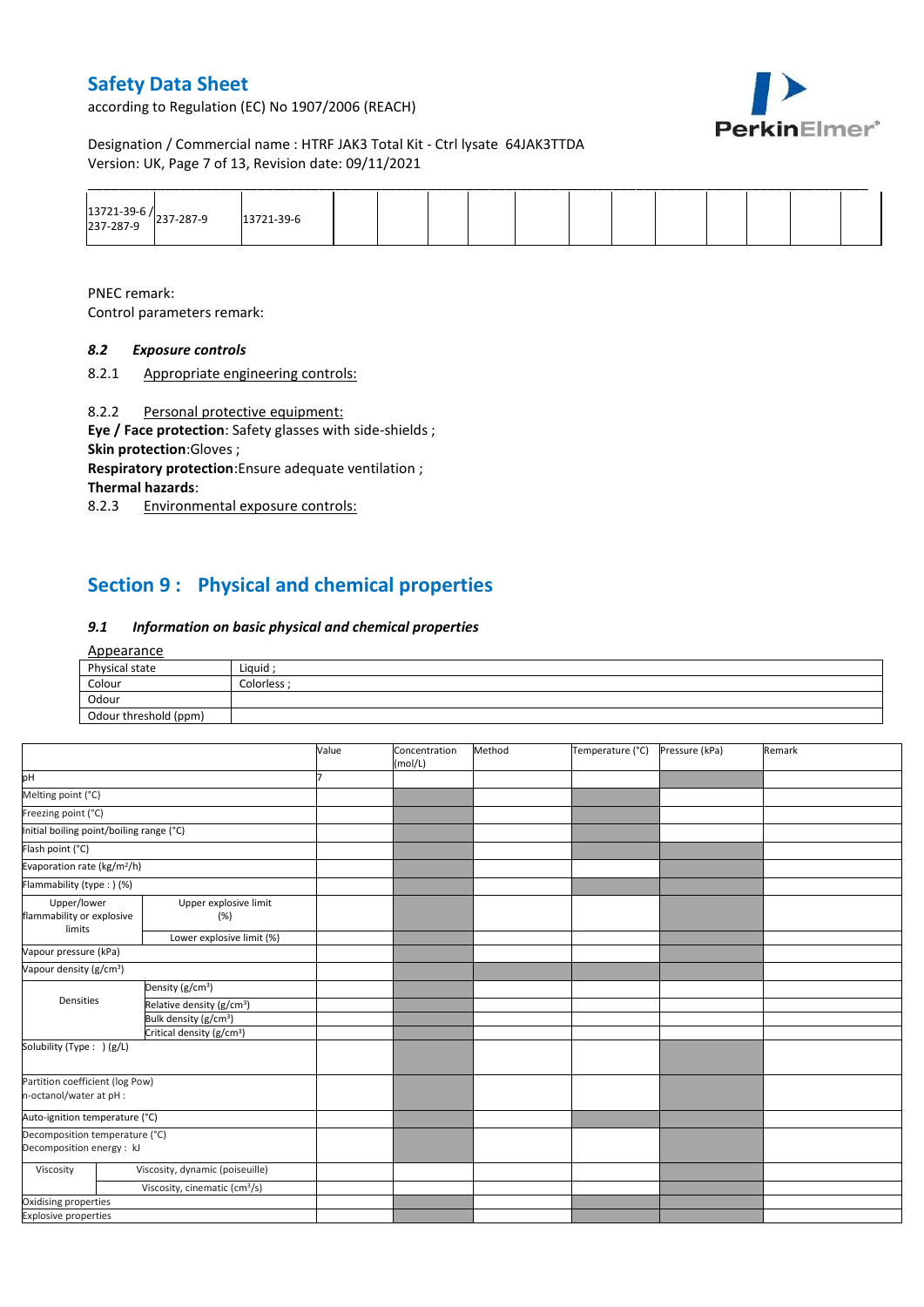according to Regulation (EC) No 1907/2006 (REACH)



Designation / Commercial name : HTRF JAK3 Total Kit - Ctrl lysate 64JAK3TTDA Version: UK, Page 8 of 13, Revision date: 09/11/2021

### *9.2 Other information:*

No other relevant data available

## **Section 10 : Stability and reactivity**

*10.1 Reactivity* This material is considered to be non-reactive under normal use conditions. ;

\_\_\_\_\_\_\_\_\_\_\_\_\_\_\_\_\_\_\_\_\_\_\_\_\_\_\_\_\_\_\_\_\_\_\_\_\_\_\_\_\_\_\_\_\_\_\_\_\_\_\_\_\_\_\_\_\_\_\_\_\_\_\_\_\_\_\_\_\_\_\_\_\_\_\_\_\_\_\_\_\_\_\_\_\_\_\_\_\_\_\_\_\_\_\_\_\_\_\_\_\_

- *10.2 Chemical stability*
- *10.3 Possibility of hazardous reactions*
- *10.4 Conditions to avoid:*
- *10.5 Incompatible materials:*
- *10.6 Hazardous decomposition products:*

Does not decompose when used for intended uses. ;

## **Section 11 : Toxicological information**

Toxicokinetics, metabolism and distribution

### *11.1 Information on toxicological effects*

**Substances** 

**Acute toxicity**

Animal data: Acute oral toxicity:

| Substance name         | <b>LD50</b><br>(mg/kg) | <b>Species</b> | Method | Symptoms / delayed effects | Remark |
|------------------------|------------------------|----------------|--------|----------------------------|--------|
| 13721-39-6 / 237-287-9 | 330-330                | Rat            |        | Hemorragie                 |        |

Acute dermal toxicity:

Acute inhalative toxicity:

Practical experience / human evidence: Assessment / Classification: General Remark:

#### **Skin corrosion/irritation**

Animal data:

In-vitro skin test method: In-vitro skin test result: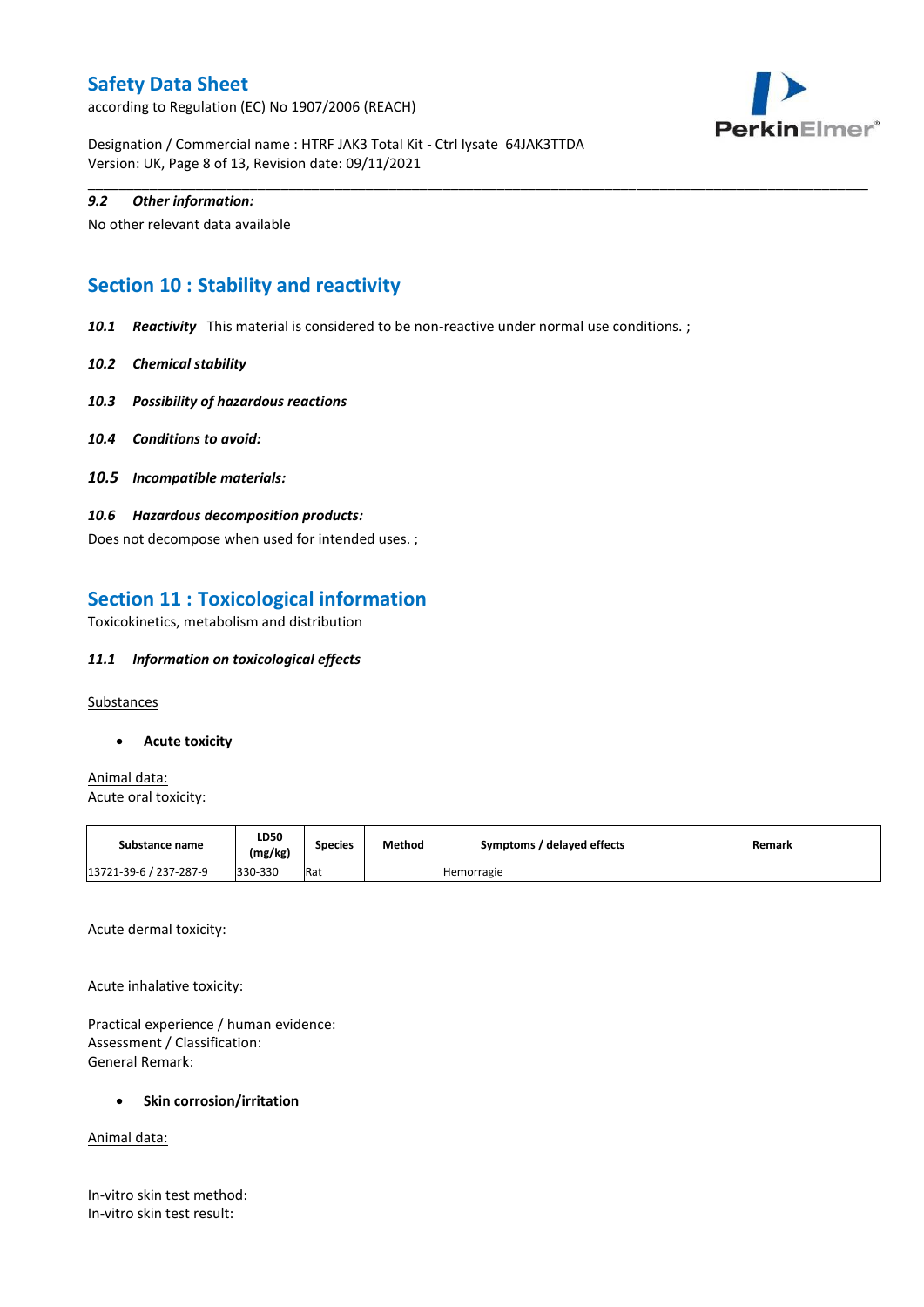according to Regulation (EC) No 1907/2006 (REACH)



Designation / Commercial name : HTRF JAK3 Total Kit - Ctrl lysate 64JAK3TTDA Version: UK, Page 9 of 13, Revision date: 09/11/2021

\_\_\_\_\_\_\_\_\_\_\_\_\_\_\_\_\_\_\_\_\_\_\_\_\_\_\_\_\_\_\_\_\_\_\_\_\_\_\_\_\_\_\_\_\_\_\_\_\_\_\_\_\_\_\_\_\_\_\_\_\_\_\_\_\_\_\_\_\_\_\_\_\_\_\_\_\_\_\_\_\_\_\_\_\_\_\_\_\_\_\_\_\_\_\_\_\_\_\_\_\_

Assessment / Classification:

### **Eye damage/irritation**

Animal data:

In vitro eye test method: In vitro eye test result: Assessment / Classification:

#### **CMR effects (carcinogenity, mutagenicity and toxicity for reproduction)**

o Germ cell mutagenicity:

Animal data:

Assessment / Classification:

o Carcinogenicity

Practical experience / human evidence: Animal data:

Other information: Assessment / Classification:

o Reproductive toxicity

Practical experience / human evidence: Animal data:

Other information: Assessment / Classification:

Overall assessment on CMR properties:

- **Specific target organ toxicity (single exposure)**
	- o STOT SE 1 and 2

Animal data:

Other information:

o STOT SE 3

Practical experience / human evidence:

Other information: Assessment / Classification:

**Specific target organ toxicity (repeated exposure)**

Practical experience / human evidence: Animal data: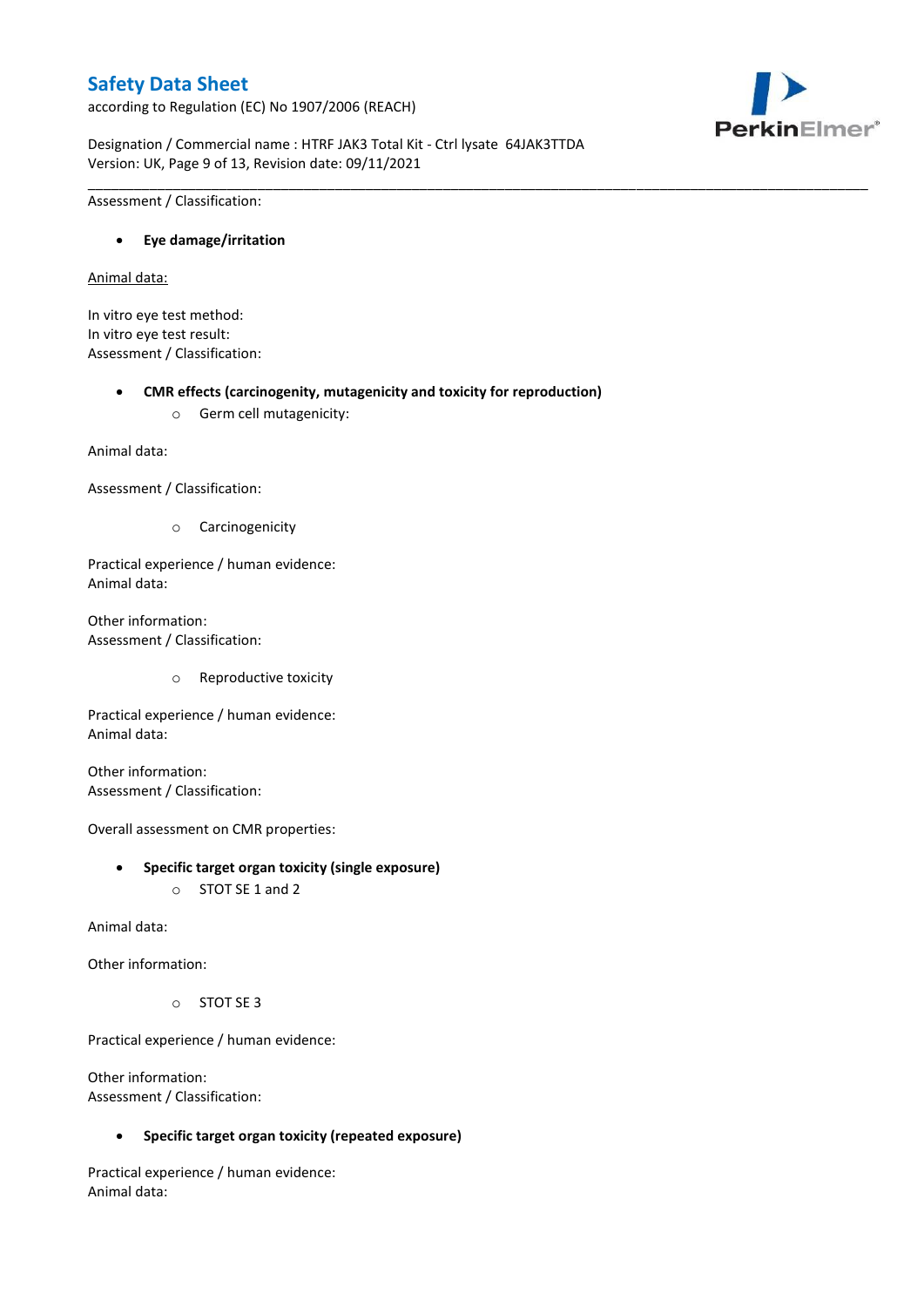according to Regulation (EC) No 1907/2006 (REACH)



Designation / Commercial name : HTRF JAK3 Total Kit - Ctrl lysate 64JAK3TTDA Version: UK, Page 10 of 13, Revision date: 09/11/2021

Assessment / Classification: Other information

**Aspiration hazard**

Practical experience / human evidence: Experimental data: viscosity data: see SECTION 9. Assessment / Classification: Remark:

11.1.1 Mixtures No toxicological information is available for the mixture itself

## **Section 12 : Ecological information**

In case that test data regarding one endpoint/differentiation exist for the mixture itself, the classification is carried out according to the substance criteria (excluding biodegradation and bioaccumulation). If no test data exist, the criteria for mixture classification has to be used (calculation method) in this case the toxicological data of the ingredients are shown.

\_\_\_\_\_\_\_\_\_\_\_\_\_\_\_\_\_\_\_\_\_\_\_\_\_\_\_\_\_\_\_\_\_\_\_\_\_\_\_\_\_\_\_\_\_\_\_\_\_\_\_\_\_\_\_\_\_\_\_\_\_\_\_\_\_\_\_\_\_\_\_\_\_\_\_\_\_\_\_\_\_\_\_\_\_\_\_\_\_\_\_\_\_\_\_\_\_\_\_\_\_

### *12.1 Aquatic toxicity:*

Acute (short-term) fish toxicity

Chronic (long-term) fish toxicity

Acute (short-term) toxicity to crustacea

Chronic (long-term) toxicity to crustacea

Acute (short-term) toxicity to algae and cyanobacteria

Toxicity to microorganisms and other aquatic plants / organisms

Assessment / Classification:

## *12.2 Persistence and degradability*

Biodegradation:

Abiotic Degradation:

Assessment / Classification:

## *12.3 Bioaccumulative potential*

Bioconcentration factor (BCF):

*12.4 Mobility in soil*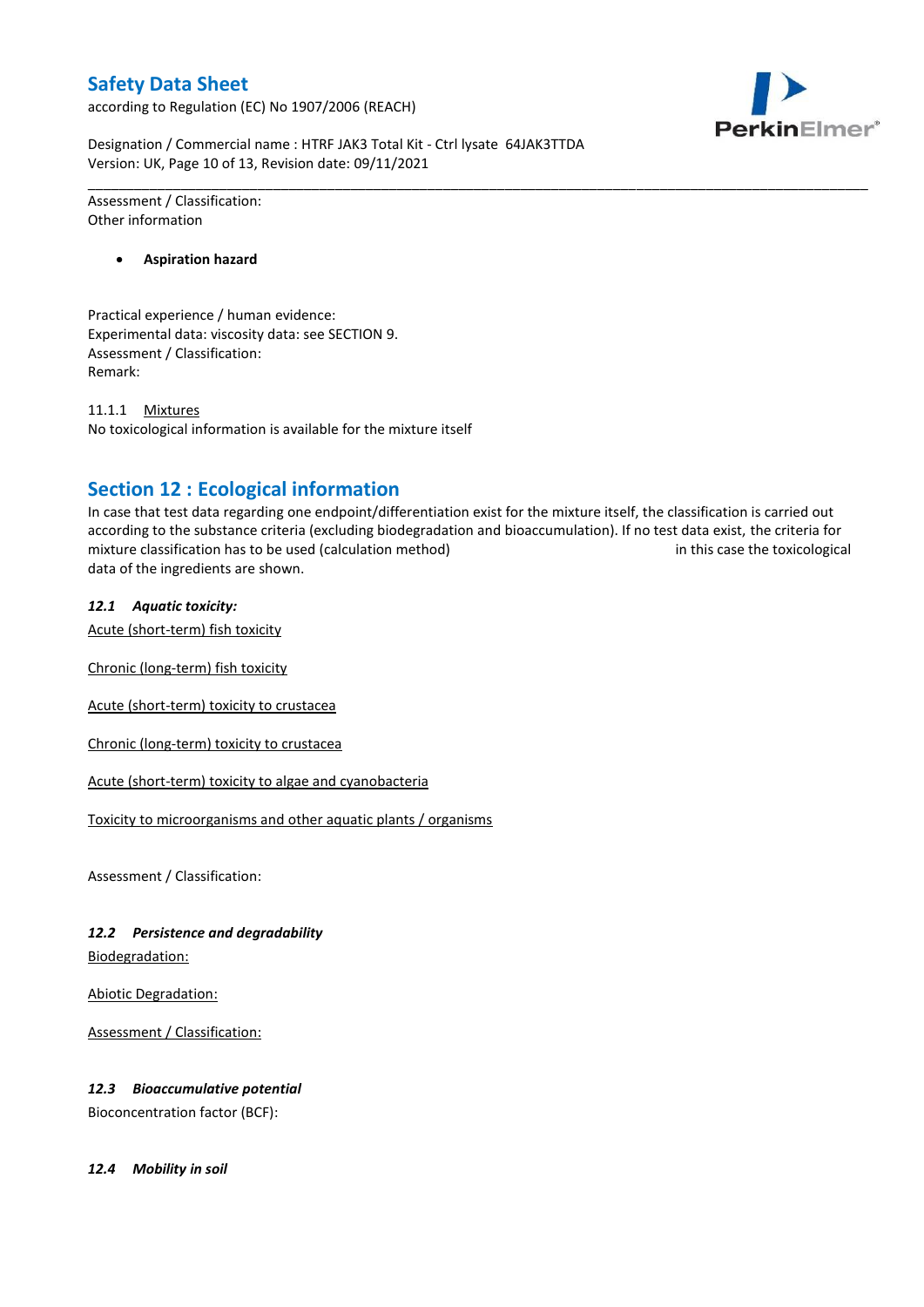according to Regulation (EC) No 1907/2006 (REACH)



Designation / Commercial name : HTRF JAK3 Total Kit - Ctrl lysate 64JAK3TTDA Version: UK, Page 11 of 13, Revision date: 09/11/2021

### *12.5 Results of PBT and vPvB assessment*

### *12.6 Other adverse effects:*

Additional ecotoxicological information:

## **Section 13 : Disposal considerations**

#### *13.1 Waste treatment methods*

Waste treatment options: Dispose of waste according to applicable legislation. ;

## **Section 14 : Transport information**

ADR/RID/AND/IMDG/IATA

| UN No.                     |  |
|----------------------------|--|
| UN Proper shipping name    |  |
| Transport hazard class(es) |  |
| Hazard label(s)            |  |
|                            |  |
| Packing group              |  |

\_\_\_\_\_\_\_\_\_\_\_\_\_\_\_\_\_\_\_\_\_\_\_\_\_\_\_\_\_\_\_\_\_\_\_\_\_\_\_\_\_\_\_\_\_\_\_\_\_\_\_\_\_\_\_\_\_\_\_\_\_\_\_\_\_\_\_\_\_\_\_\_\_\_\_\_\_\_\_\_\_\_\_\_\_\_\_\_\_\_\_\_\_\_\_\_\_\_\_\_\_

#### *Transport in bulk according to Annex II of MARPOL 73/78 and the IBC Code*

| Land transport (ADR/RID)                                             |                                               |
|----------------------------------------------------------------------|-----------------------------------------------|
| Classification code ADR:                                             | Special Provisions for ADR/RID:               |
| Limited quantities for ADR/RID:                                      | <b>Excepted Quantities for ADR/RID:</b>       |
| Packing Instructions for ADR/RID:                                    | Special packing provisions for ADR/RID:       |
| Mixed packing provisions:                                            |                                               |
| Portable tanks and bulk containers Instructions:                     |                                               |
| Portable tanks and bulk containers Special Provisions:               |                                               |
| <b>ADR Tank Code:</b>                                                | ADR Tank special provisions:                  |
| Vehicle for tank carriage:                                           |                                               |
| Special provisions for carriage Packages:                            |                                               |
| Special provisions for carriage Bulk:                                |                                               |
| Special provisions for carriage for loading, unloading and handling: |                                               |
| Special Provisions for carriage Operation:                           |                                               |
| Hazard identification No:                                            | Transport category (Tunnel restriction code): |
|                                                                      |                                               |
| <b>Sea transport (IMDG)</b>                                          |                                               |
| Marine Pollutant:                                                    | Subsidiary risk(s) for IMDG:                  |
| Packing provisions for IMDG:                                         | Limited quantities for IMDG:                  |
| Packing instructions for IMDG:                                       | <b>IBC</b> Instructions:                      |
| <b>IBC Provisions:</b>                                               | <b>IMO</b> tank instructions:                 |
| UN tank instructions:                                                | Tanks and bulk Provisions:                    |
| EmS:                                                                 | Stowage and segregation for IMDG:             |
| Properties and observations:                                         |                                               |
|                                                                      |                                               |
| Inland waterway transport (ADN)                                      |                                               |
| <b>Classification Code ADN:</b>                                      | <b>Special Provisions ADN:</b>                |
| Limited quantities ADN:                                              | <b>Excepted quantities ADN:</b>               |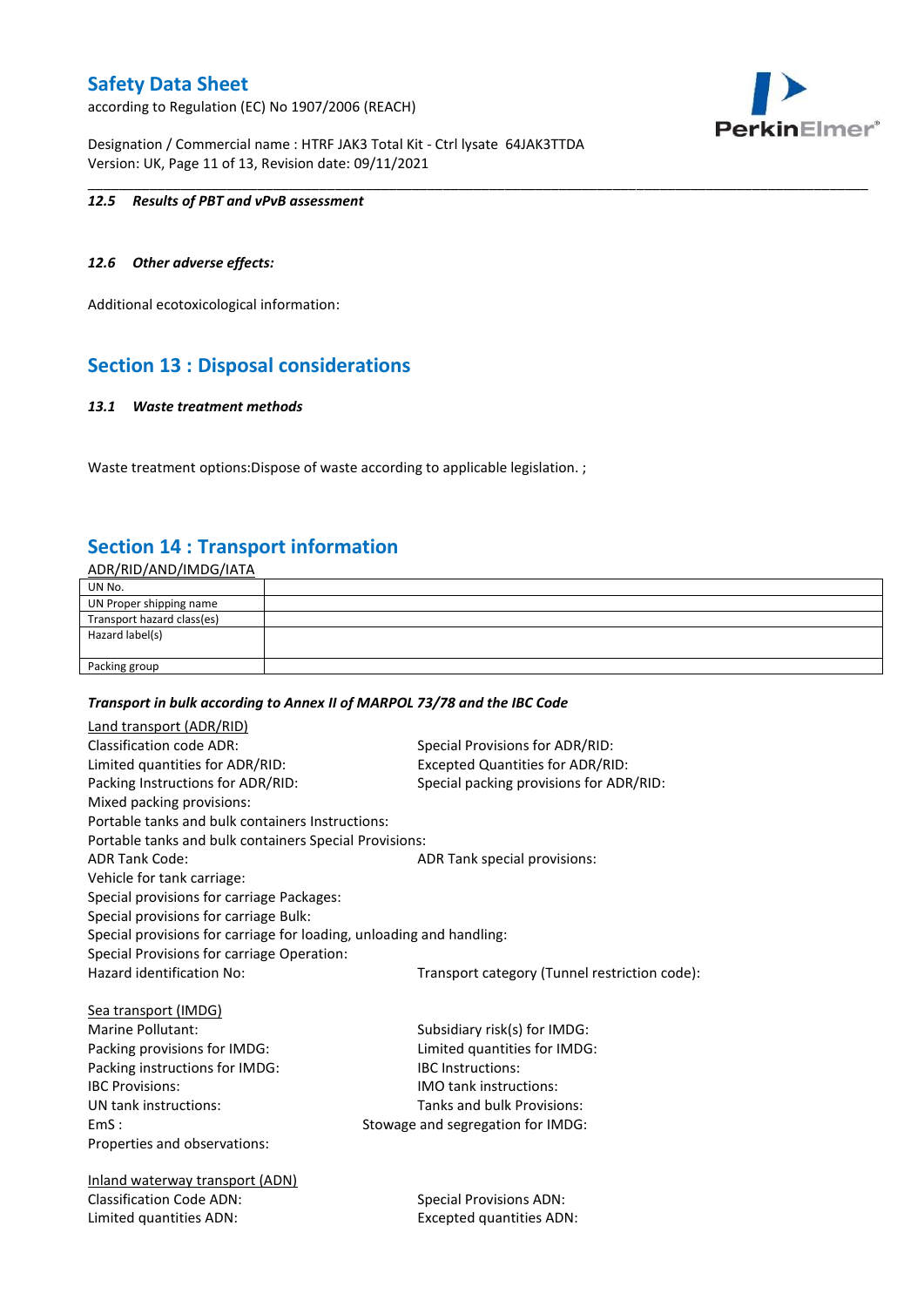according to Regulation (EC) No 1907/2006 (REACH)



Designation / Commercial name : HTRF JAK3 Total Kit - Ctrl lysate 64JAK3TTDA Version: UK, Page 12 of 13, Revision date: 09/11/2021

| Carriage permitted:                                                    | Equipment required:                       |  |  |  |
|------------------------------------------------------------------------|-------------------------------------------|--|--|--|
| Provisions concerning loading and unloading:                           | Provisions concerning carriage:           |  |  |  |
| Number of blue cones/lights:                                           | Remark:                                   |  |  |  |
| Air transport (ICAO-TI / IATA-DGR)                                     |                                           |  |  |  |
| Subsidiary risk for IATA:                                              | Excepted quantity for IATA:               |  |  |  |
| Passenger and Cargo Aircraft Limited Quantities Packing Instructions:  |                                           |  |  |  |
| Passenger and Cargo Aircraft Limited Quantities Maximal Net Quantity : |                                           |  |  |  |
| Passenger and Cargo Aircraft Packaging Instructions :                  |                                           |  |  |  |
| Passenger and Cargo Aircraft Maximal Net Quantity:                     |                                           |  |  |  |
| Cargo Aircraft only Packaging Instructions :                           | Cargo Aircraft only Maximal Net Quantity: |  |  |  |
| <b>Special Provisions for IATA:</b><br>ERG code:                       |                                           |  |  |  |

# **Section 15 : Regulatory information**

## *15.1 Safety, health and environmental regulations/legislation specific for the substance or mixture*

EU regulations

Authorisations and/or restrictions on use:

Authorisations: Restrictions on use: SVHC :

- Other EU regulations:
- Directive 2010/75/EC on industrial emissions

Not relevant

National regulations

#### *15.2 Chemical Safety Assessment:*

For this mixture, no chemical safety assessment has been carried out

## **Section 16 : Other information**

### *16.1 Indication of changes* Date of the previous version:05/11/2021 Modifications:

*16.2 Other informations*

*16.3 Classification for mixtures and used evaluation method according to regulation (EC) 1207/2008 [CLP]:* See SECTION 2.1 (classification).